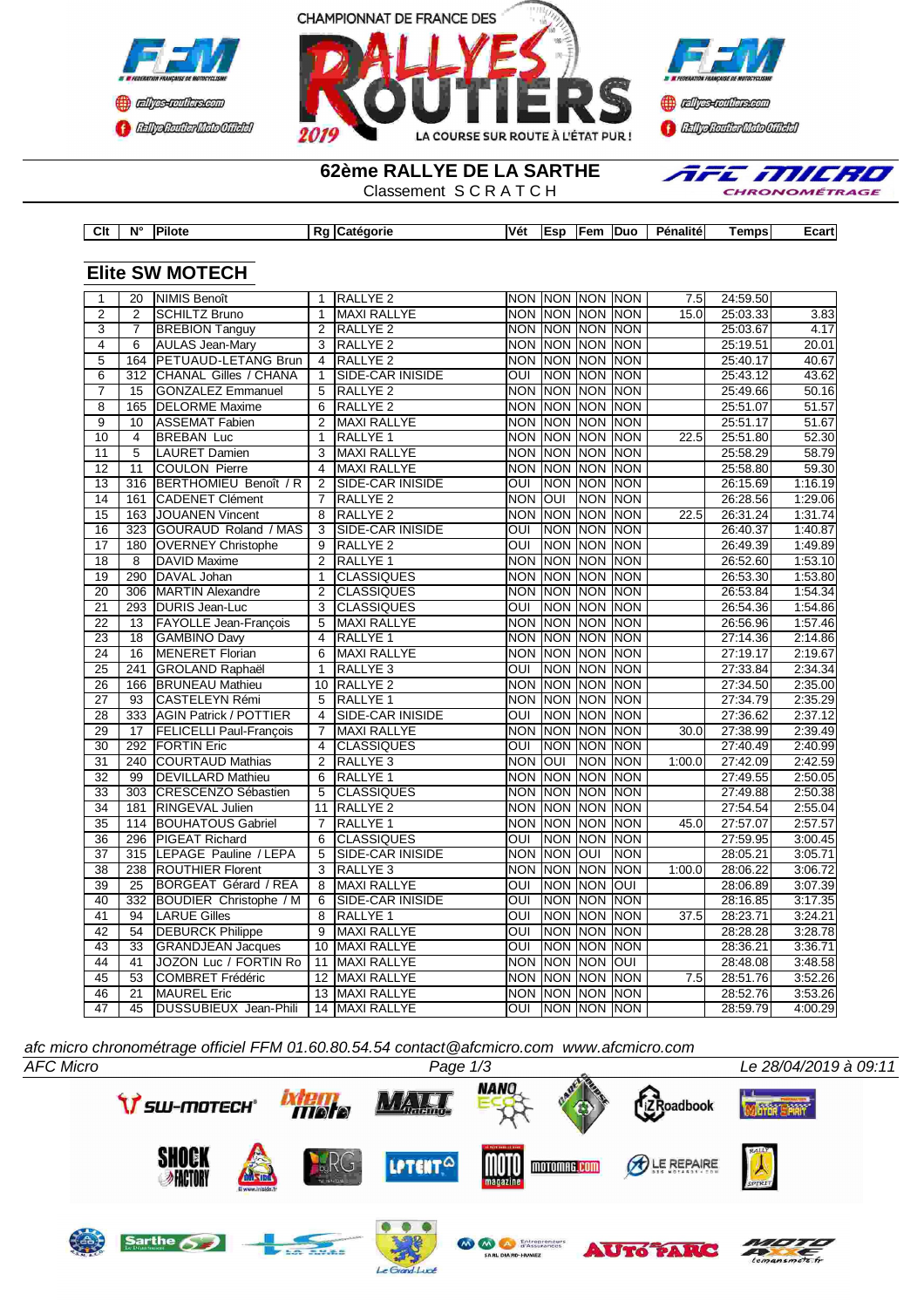



**Tr** 

E MILRIO **RONOMÉTRAG** 

### 62ème RALLYE DE LA SARTHE Classement S C R A T C H

| Clt | $N^{\circ}$ | <b>Pilote</b><br>____ | Ra <i>Catégorie</i> | <b>Vét</b> | lEsp | <b>IFem</b><br>$\sim$ $\sim$ $\sim$ $\sim$ $\sim$ $\sim$ | <b>IDuc</b> | Pénalitéi | Tempsl | Ecart |
|-----|-------------|-----------------------|---------------------|------------|------|----------------------------------------------------------|-------------|-----------|--------|-------|

# **Elite SW MOTECH**

| 48              | 60               | <b>CALBA Mathieu</b>        | 15              | <b>MAXI RALLYE</b>      | <b>NON</b>              | <b>NON NON</b> |                | <b>NON</b>  |                  | 29:07.56 | 4:08.06  |
|-----------------|------------------|-----------------------------|-----------------|-------------------------|-------------------------|----------------|----------------|-------------|------------------|----------|----------|
| 49              | 113              | <b>GROSSE Johann</b>        | 10              | <b>RALLYE 1</b>         | <b>NON</b>              |                | <b>NON NON</b> | <b>NON</b>  | $\overline{7.5}$ | 29:07.83 | 4:08.33  |
| 50              | 28               | PEYROT Cyril                | 16              | <b>MAXI RALLYE</b>      | <b>NON</b>              | <b>NON</b>     | <b>NON</b>     | <b>NON</b>  |                  | 29:12.59 | 4:13.09  |
| 51              | 105              | <b>SIMONNET Hervé</b>       | 11              | <b>RALLYE 1</b>         | $\overline{\text{OUI}}$ | NON NON        |                | <b>NON</b>  | 30.0             | 29:20.39 | 4:20.89  |
| 52              | 317              | <b>BACON Franck / CHOPA</b> | $\overline{7}$  | SIDE-CAR INISIDE        | <b>NON</b>              | <b>NON</b>     | <b>NON</b>     | <b>NON</b>  |                  | 29:28.49 | 4:28.99  |
| $\overline{53}$ | 233              | <b>COLLIOT Philippe</b>     | $\overline{4}$  | RALLYE <sub>3</sub>     | <b>NON</b>              | <b>NON</b>     | <b>NON</b>     | <b>INON</b> |                  | 29:31.09 | 4:31.59  |
| 54              | 46               | DOSMAS Philippe / DOS       | 17              | <b>MAXI RALLYE</b>      | OUI                     | <b>NON</b>     | <b>NON</b>     | loni        |                  | 29:32.22 | 4:32.72  |
| $\overline{55}$ | 91               | <b>GRATIOT Caroline</b>     | $\overline{12}$ | <b>RALLYE 1</b>         | <b>NON</b>              | loui           | l              | <b>NON</b>  |                  | 29:51.73 | 4:52.23  |
| $\overline{56}$ | 291              | <b>THEILLAC Thierry</b>     | $\overline{7}$  | <b>CLASSIQUES</b>       | $\overline{\text{OUI}}$ | <b>NON</b>     | <b>NON</b>     | <b>NON</b>  |                  | 29:55.32 | 4:55.82  |
| $\overline{57}$ | $\overline{95}$  | LOUSSEREAUX David           | 13              | <b>RALLYE 1</b>         | $\overline{NON}$        | <b>NON</b>     | <b>NON</b>     | <b>NON</b>  |                  | 30:01.08 | 5:01.58  |
| $\overline{58}$ | $\overline{246}$ | <b>DION Fabrice</b>         | 5               | RALLYE <sub>3</sub>     | <b>NON</b>              | <b>NON</b>     | <b>NON</b>     | <b>NON</b>  |                  | 30:19.66 | 5:20.16  |
| 59              | 297              | <b>LACOSTE Christian</b>    | 8               | <b>CLASSIQUES</b>       | $\overline{\text{OUI}}$ | <b>NON</b>     | <b>NON</b>     | <b>NON</b>  |                  | 30:26.34 | 5:26.84  |
| 60              | 249              | <b>BOURGEOIS Quentin</b>    | 6               | RALLYE <sub>3</sub>     | <b>NON</b>              | loui           | <b>NON</b>     | <b>NON</b>  | 37.5             | 30:41.49 | 5:41.99  |
| 61              | 235              | JARNAC Thomas               | $\overline{7}$  | RALLYE <sub>3</sub>     | <b>NON</b>              | loui           | <b>NON</b>     | <b>NON</b>  | 2:52.5           | 30:46.36 | 5:46.86  |
| 62              | 44               | <b>BASELLO Florent</b>      | 18              | <b>MAXI RALLYE</b>      | <b>NON</b>              | <b>NON</b>     | <b>NON</b>     | <b>NON</b>  |                  | 30:50.21 | 5:50.71  |
| 63              | 324              | TRIGOLET Christophe / T     | 8               | <b>SIDE-CAR INISIDE</b> | OUI                     | <b>NON NON</b> |                | <b>NON</b>  | 2:37.5           | 30:51.51 | 5:52.01  |
| 64              | 117              | <b>BROUSTE Laurent</b>      | 15              | <b>RALLYE 1</b>         | $\overline{\text{out}}$ | <b>NON</b>     | <b>NON</b>     | <b>NON</b>  |                  | 31:08.27 | 6:08.77  |
| 65              | 179              | CANET Jean-François         | $\overline{15}$ | <b>RALLYE 2</b>         | ουι                     | <b>NON</b>     | <b>NON</b>     | <b>NON</b>  | 22.5             | 31:12.11 | 6:12.61  |
| 66              | 236              | <b>CRESCENCIO Pedro</b>     | 9               | RALLYE <sub>3</sub>     | <b>NON</b>              | <b>NON</b>     | <b>NON</b>     | <b>NON</b>  |                  | 31:19.09 | 6:19.59  |
| 67              | 101              | <b>BACCA Riccardo</b>       | $\overline{17}$ | <b>RALLYE 1</b>         | $\overline{NON}$        | <b>NON</b>     | <b>NON</b>     | <b>NON</b>  | 30.0             | 31:35.44 | 6:35.94  |
| 68              | $\overline{58}$  | <b>BOURGEOIS Frédéric</b>   | 20              | <b>MAXI RALLYE</b>      | $\overline{\text{OUI}}$ | <b>NON</b>     | <b>NON</b>     | <b>NON</b>  | 22.5             | 31:47.19 | 6:47.69  |
| 69              | 40               | <b>BEALLE Emmanuel</b>      | 21              | <b>MAXI RALLYE</b>      | <b>NON</b>              | <b>NON</b>     | <b>NON</b>     | <b>NON</b>  |                  | 31:47.90 | 6:48.40  |
| 70              | 330              | QUILBAULT Jimmy / BEN       | 9               | SIDE-CAR INISIDE        | <b>NON</b>              | <b>NON</b>     | <b>NON</b>     | <b>NON</b>  |                  | 32:02.09 | 7:02.59  |
| $\overline{71}$ | 168              | <b>STEPHAN Pierre</b>       | 17              | RALLYE <sub>2</sub>     | <b>NON</b>              | <b>NON</b>     | <b>NON</b>     | <b>NON</b>  | 3:30.0           | 32:37.46 | 7:37.96  |
| 72              | 30               | MOTTAZ Rémi                 | 25              | <b>MAXI RALLYE</b>      | <b>NON</b>              | <b>NON</b>     | <b>NON</b>     | <b>NON</b>  |                  | 32:49.70 | 7:50.20  |
| $\overline{73}$ | $\overline{31}$  | <b>POTIER Guillaume</b>     | $\overline{27}$ | <b>MAXI RALLYE</b>      | <b>NON</b>              | <b>NON</b>     | <b>NON</b>     | <b>NON</b>  |                  | 32:57.50 | 7:58.00  |
| $\overline{74}$ | 55               | <b>LAMOUR Marc</b>          | 28              | <b>MAXI RALLYE</b>      | <b>NON</b>              | <b>NON</b>     | <b>NON</b>     | <b>NON</b>  |                  | 33:10.52 | 8:11.02  |
| $\overline{75}$ | 162              | <b>DUPUIS-MAURIN Valéry</b> | 18              | <b>RALLYE 2</b>         | <b>NON</b>              | <b>NON</b>     | lon            | <b>NON</b>  | 3:30.0           | 33:18.63 | 8:19.13  |
| $\overline{76}$ | 170              | <b>GILLI Aurélien</b>       | 19              | <b>RALLYE 2</b>         | <b>NON</b>              | loui           | <b>NON</b>     | <b>NON</b>  | 3:30.0           | 33:33.89 | 8:34.39  |
| $\overline{77}$ | 299              | GUILLEMOT Frédéric          | 10              | <b>CLASSIQUES</b>       | OUI                     | <b>NON</b>     | <b>NON</b>     | <b>NON</b>  | 1:15.0           | 33:45.72 | 8:46.22  |
| $\overline{78}$ | $\overline{304}$ | MENARD Frédéric             | 11              | <b>CLASSIQUES</b>       | $\overline{\text{OUI}}$ | <b>NON</b>     | <b>NON</b>     | <b>NON</b>  | 1:30.0           | 33:54.80 | 8:55.30  |
| 79              | 61               | BARRIOT Jean-Christoph      | 29              | MAXI RALLYE             | <b>NON</b>              | <b>NON</b>     | <b>NON</b>     | <b>NON</b>  | 2:07.5           | 34:54.72 | 9:55.22  |
| 80              | 231              | <b>GRASSIAN Baptiste</b>    | 11              | RALLYE <sub>3</sub>     | <b>NON</b>              | <b>NON</b>     | <b>NON</b>     | <b>NON</b>  | 3:07.5           | 35:06.96 | 10:07.46 |
| 81              | 251              | <b>GERMANIQUE Pascal</b>    | 12              | RALLYE <sub>3</sub>     | OUI                     | <b>NON</b>     | <b>NON</b>     | INON        |                  | 35:13.52 | 10:14.02 |
| 82              | 104              | PREUDHOMME Benjami          | 26              | <b>RALLYE 1</b>         | <b>NON</b>              | <b>OUI</b>     | <b>NON</b>     | <b>NON</b>  | 37.5             | 36:13.45 | 11:13.95 |
| $\overline{83}$ | 319              | GUGLIELMI Séverine / B      | 10              | <b>SIDE-CAR INISIDE</b> | <b>NON</b>              | <b>NON</b>     | OUI            | <b>NON</b>  | 2:07.5           | 36:43.51 | 11:44.01 |
| 84              | 173              | <b>MESSEGHEM Christian</b>  | $\overline{22}$ | <b>RALLYE 2</b>         | $\overline{\text{OUI}}$ | <b>NON</b>     | <b>NON</b>     | <b>NON</b>  | 5:30.0           | 39:22.16 | 14:22.66 |
| 85              | 243              | <b>DUHAMEL Théo</b>         | 13              | <b>RALLYE 3</b>         | <b>NON</b>              | loui           | <b>NON</b>     | <b>NON</b>  | 11:37.5          | 41:32.95 | 16:33.45 |
| 86              | 242              | <b>DUHAMEL Daniel</b>       | 14              | <b>RALLYE 3</b>         | <b>NON</b>              | <b>NON</b>     | <b>NON</b>     | <b>NON</b>  | 12:07.5          | 41:59.42 | 16:59.92 |
| $\overline{87}$ | 300              | <b>FANIEN Gilles</b>        | 13              | <b>CLASSIQUES</b>       | $\overline{\text{OUI}}$ |                | NON NON NON    |             | 6:37.5           | 44:13.67 | 19:14.17 |
|                 |                  |                             |                 |                         |                         |                |                |             |                  |          |          |

## **Abandons - J1**

|  | 109 <b>IFRANCOIS</b> Nicolas | IRALLYE 1                | INON INON INON INON       |  |  |  |
|--|------------------------------|--------------------------|---------------------------|--|--|--|
|  | 122 BLEUSEZ David            | <b>IRALLYE 1</b>         | INON INON INON INON       |  |  |  |
|  | 130 BAUMGARTNER Jérôme       | <b>IRALLYE 1</b>         | INON INON INON INON       |  |  |  |
|  | 270 IBERNIER Gérald          | <b>IANCIENNES</b>        | <b>OUI INON INON INON</b> |  |  |  |
|  | 310 GALVANI Raphaël /BRES    | <b>ISIDE-CAR INISIDE</b> | INON INON INON INON       |  |  |  |

*afc micro chronométrage officiel FFM 01.60.80.54.54 contact@afcmicro.com www.afcmicro.com*



Le Grand-Lucé